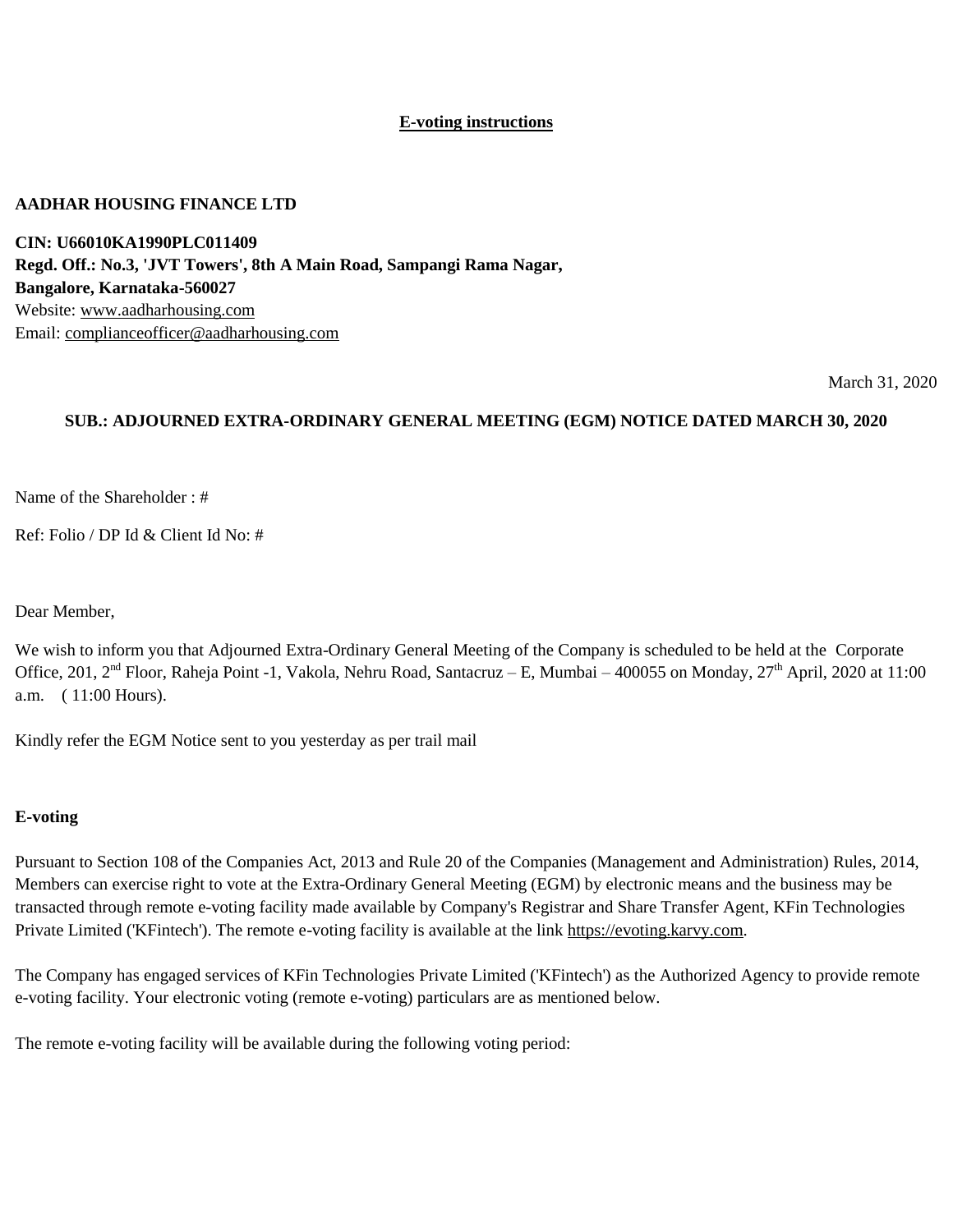| <b>Commencement of Remote e-voting</b>                   | <b>End of Remote e-voting</b>                           |
|----------------------------------------------------------|---------------------------------------------------------|
| Thursday, $23^{\text{rd}}$ April, 2020 from 9 A.M. (IST) | Sunday, 26 <sup>th</sup> April, 2020 at 5.00 P.M. (IST) |

The Cut-off date for the purpose of remote e-voting is Friday, March 27, 2020.

Please read the below mentioned instructions carefully before exercising your vote.

#### **INSTRUCTIONS FOR E-VOTING**

- i. Members are requested to use the following URL for e-voting: [https://evoting.karvy.com](https://evoting.karvy.com/)
- ii. Enter the login credentials i.e. User-Id & password as follows:

| <b>EVEN (E-Voting Event Number)</b> | <b>USER ID</b> | Password / PIN |
|-------------------------------------|----------------|----------------|
|                                     |                | #              |

If you are already registered with KFintech for e-voting, you can use your existing USER ID and password for casting your vote.

- iii. After entering the details appropriately, click on "LOGIN"
- iv. You will reach the 'password change" menu wherein you are required to mandatorily change your password. The new password should comprise of minimum 8 characters with at least one upper case (A-Z), one lower case (a-z) , one numeric value (0-9) and a special character @,# etc. The system will prompt you to change your password. It is strongly recommended not to share your password with any other person and take utmost care to keep your password confidential. Kindly note that this password can be used by the Demat holders for voting for resolution of any other Company on which they are eligible to vote, provided that Company opts for e-voting through **KFin Technologies Private Limited e-Voting platform**.
- v. You need to login again with new credentials.
- vi. On successful login, the system will prompt you to select the EVENT No.
- vii. On the voting page, you will see Resolution Description and against the same the option 'FOR/AGAINST/ABSTAIN' for voting. Enter the number of shares (which represents number of votes) under 'FOR/AGAINST/ABSTAIN' or alternatively you may partially enter any number in 'FOR' and partially in 'AGAINST', but the total number in 'FOR/AGAINST' taken together should not exceed your total shareholding. If the shareholder does not want to cast his/her vote, select 'ABSTAIN'.
- viii. Members holding multiple folios/demat accounts shall choose the voting process separately for each folio /demat account.
- ix. Cast your vote by selecting an appropriate option and click on "SUBMIT". A confirmation box will be displayed. Click "OK" to confirm else "CANCEL" to modify. Once you confirm, you will not be allowed to modify your vote subsequently. During the voting period, you can log in multiple times till you have confirmed that your have voted on the resolution.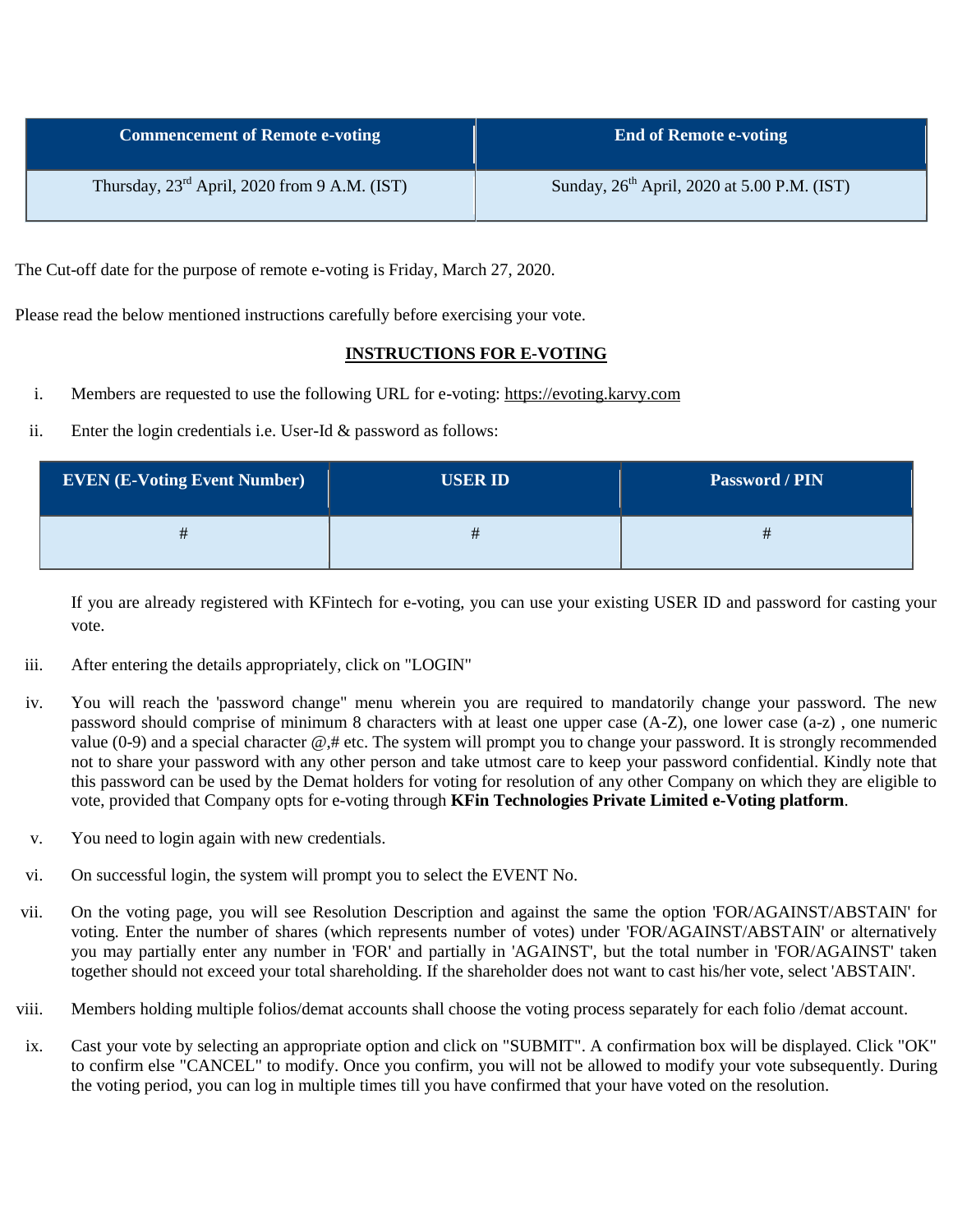- x. Corporate/Institutional Members (corporate /Fls/Flls/Trust/Mutual Funds/Banks, etc) are required to send scanned copy (PDF format) of the relevant Board resolution to the Scrutinizer through e-mail to [royjacobandco@gmail.com](mailto:royjacobandco@gmail.com) with copy to [evoting@karvy.com](mailto:evoting@karvy.com) . The file scanned image of the Board Resolution should be in the naming format "Corporate Name Event no."
- xi. The voting rights of Members shall be in proportion to their shares of the paid up equity share capital of the Company.
- xii. Members who have voted by Remote e-voting have the right to attend the EGM and accordingly their presence shall be counted for the purpose of Quorum.
- xiii. Mr. Roy Jacob of Roy Jacob & Co., Practicing Company Secretaries, Mumbai has been appointed as the Scrutinizer to scrutinise the e-voting process in a fair and transparent manner.
- xiv. Please contact toll free No. 1-800-34-54-001 of KFin Technologies Private Limited or Mr. S P Venugopal, General Manager, KFin Technologies Private Limited, Karvy Selenium, Tower B, Plot No. 31 & 32, Financial District, Nanakramguda, Serilingampally, Hyderabad - 500 032, Phone: 040 6716 2222 Email id: [Venu.sp@karvy.com](mailto:Venu.sp@karvy.com) for any clarification regarding e-voting.

By order of the Board of Directors

**For Aadhar Housing Finance Ltd.**

**Sreekanth V N Company Secretary FCS : 4191**

The Shareholders who are using the **Outlook**, need to click on [Outlook Calendar](http://rti.karvy.com/intranet/evotingcalendar.aspx?even=4029&calendar=outlook) and save the reminder request. Similarly, those who are using **Gmail** can click on [Google Calendar](http://rti.karvy.com/intranet/evotingcalendar.aspx?even=4029&calendar=google) and set the reminder date/time during the evoting period.